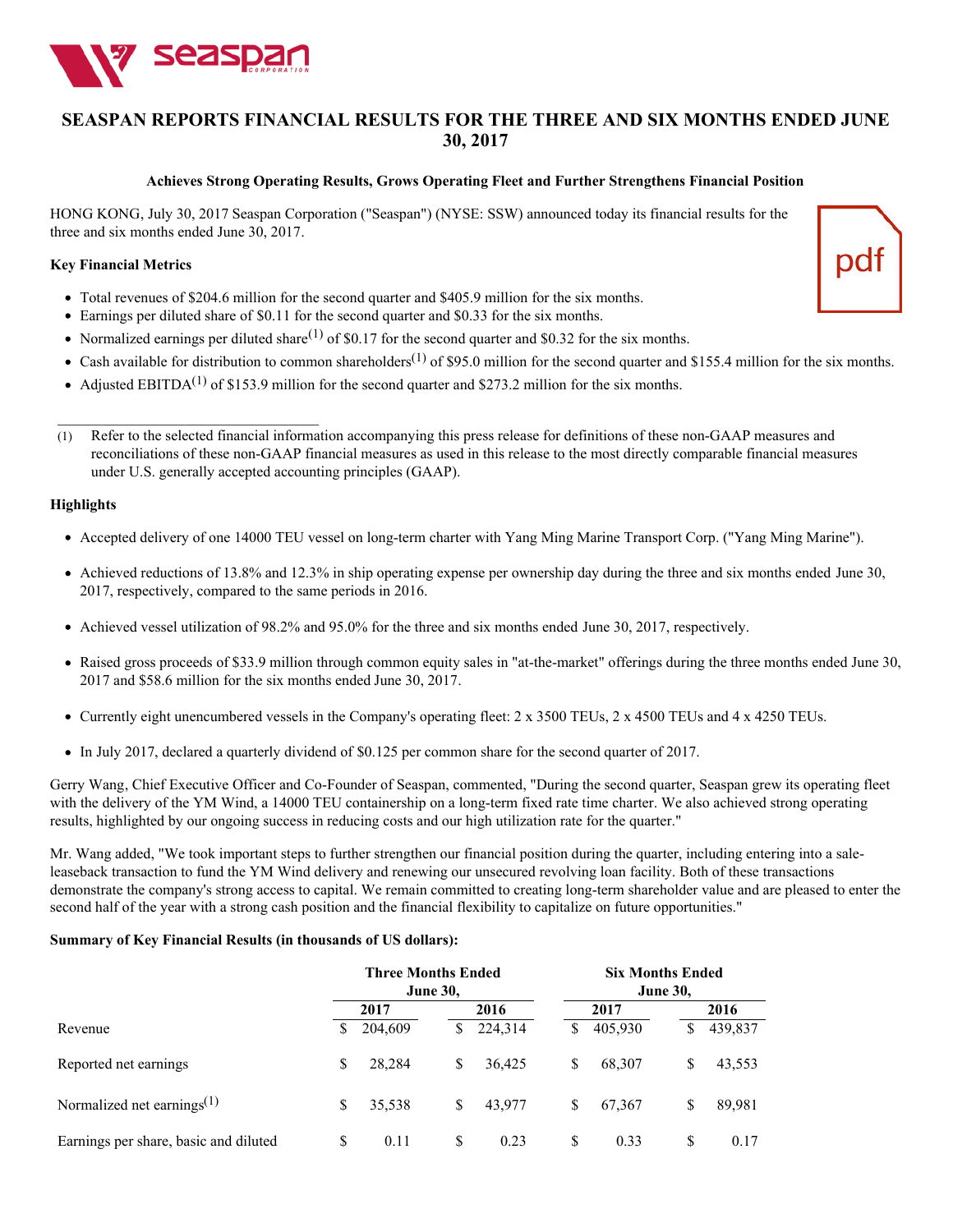| Normalized earnings per share, diluted $(1)$                                          |    | 0.17       | 0.30       | 0.32       | 0.64                 |
|---------------------------------------------------------------------------------------|----|------------|------------|------------|----------------------|
| Cash available for distribution to common<br>shareholders <sup><math>(1)</math></sup> | S. | 95,007     | \$ 111,223 | \$155,356  | $\frac{\$}{211.750}$ |
| Adjusted EBITDA $^{(1)}$                                                              |    | \$ 153,862 | \$ 177,150 | \$ 273,235 | \$ 340,805           |

(1) These are non-GAAP financial measures. Please read "Description of Non-GAAP Financial Measures" for (a) descriptions of Normalized net earnings and Normalized earnings per share, Cash available for distribution to common shareholders, and Adjusted EBITDA and (b) reconciliations of these Non-GAAP financial measures as used in this release to the most directly comparable financial measures under GAAP.

### **Second Quarter Developments**

### *Vessel Delivery and Financing*

In May 2017, Seaspan accepted delivery of one 14000 TEU vessel, the YM Wind. The vessel was constructed at CSBC Corporation, Taiwan using our fuel-efficient SAVER design and commenced a 10-year fixed rate time charter with Yang Ming Marine in June 2017.

In May 2017, Seaspan entered into a sale-leaseback transaction with special purpose companies ("SPCs") for the YM Wind for gross proceeds of \$144.0 million. Under the lease, Seaspan sold the vessel to the SPCs and leased the vessel back for 12 years, with an option to purchase the vessel at the 9.5 year anniversary for a pre-determined fair value purchase price. Seaspan used approximately \$53.2 million of the proceeds to repay a credit facility.

## *Revolving Credit Facility*

In April 2017, Seaspan completed the renewal of its 364-day unsecured, revolving loan facility for a total commitment of up to \$120.0 million. The facility includes features providing for an increase in commitments by up to \$30.0 million, enabling a total facility size of up to \$150.0 million.

## *At-the-Market Of ering of Class A Common Shares*

During the first quarter of 2017, Seaspan entered into an equity distribution agreement under which it may, from time to time, issue Class A common shares in at-the-market ("ATM") offerings for up to an aggregate of \$75.0 million. During the three and six months ended June 30, 2017, Seaspan issued a total of 5,650,000 and 9,350,000 Class A common shares under the ATM offerings for gross proceeds of approximately \$33.9 million and \$58.6 million, respectively.

## **Subsequent Events**

## *Dividends*

In July 2017, Seaspan declared quarterly cash dividends on its common and preferred shares.

## **Results for the Three and Six Months Ended June 30, 2017**

At the beginning of 2017, Seaspan had 87 vessels in operation. Seaspan acquired one 4250 TEU vessel and accepted delivery of one 14000 TEU vessel during the six months ended June 30, 2017, bringing its operating fleet to a total of 89 vessels as at June 30, 2017. Revenue is determined primarily by the number of operating days, and ship operating expense is determined primarily by the number of ownership days.

|                                            | <b>Three Months Ended</b> |       |          |                      | <b>Six Months Ended</b> |        |          |      |               |
|--------------------------------------------|---------------------------|-------|----------|----------------------|-------------------------|--------|----------|------|---------------|
|                                            | <b>June 30.</b>           |       | Increase |                      | <b>June 30.</b>         |        | Increase |      |               |
|                                            | 2017                      | 2016  | Davs     | $\frac{6}{10}$       | 2017                    | 2016   | Davs     | $\%$ |               |
| Operating days <sup><math>(1)</math></sup> | 7,895                     | 7.468 | 427      | $\frac{0}{0}$        | 15.150                  | 14.640 | 510      | 3.5  | $\frac{0}{0}$ |
| Ownership days <sup>(1)</sup>              | 8,037                     | 7,612 | 425      | $\frac{0}{0}$<br>5.6 | 15.954                  | 14.987 | 967      | 6.5  | $\frac{0}{0}$ |

The following table summarizes Seaspan's vessel utilization by quarter and for the six months ended June 30, 2017 and 2016:

|                                               | <b>Three Months Ended</b><br>March 31. |       | <b>Three Months Ended</b><br><b>June 30.</b> |       | Year To Date-<br><b>June 30.</b> |        |
|-----------------------------------------------|----------------------------------------|-------|----------------------------------------------|-------|----------------------------------|--------|
|                                               | 2017                                   | 2016  | 2017                                         | 2016  | 2017                             | 2016   |
| <b>Vessel Utilization:</b>                    |                                        |       |                                              |       |                                  |        |
| Ownership $Days^{(1)}$<br>Less Off-hire Days: | 7.917                                  | 7.375 | 8.037                                        | 7.612 | 15.954                           | 14,987 |

Scheduled 5-Year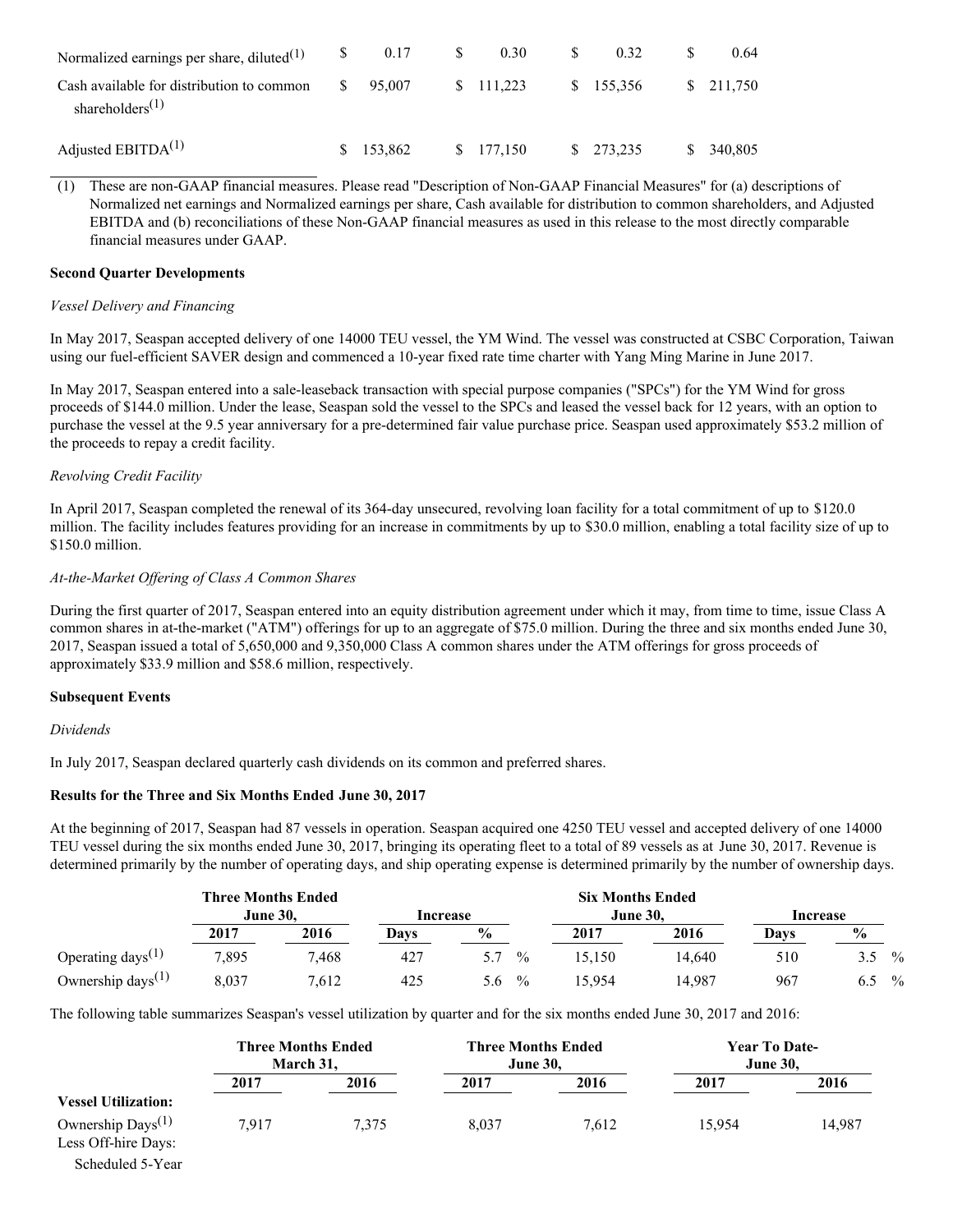| <b>OHSCheduled Off-</b>   | ___                   | 75 <sub>1</sub>       | __           | $\overline{19}$       |                       | (94)                  |
|---------------------------|-----------------------|-----------------------|--------------|-----------------------|-----------------------|-----------------------|
| $hire^{(2)}$              | (662)                 | 128)                  | 142          | 125                   | (804)                 | (253)                 |
| Operating $Days^{(1)}$    | 7,255                 | 7,172                 | 7,895        | 7,468                 | 15,150                | 14.640                |
| <b>Vessel Utilization</b> | 91.6<br>$\frac{0}{0}$ | 97.2<br>$\frac{6}{9}$ | 98.2<br>$\%$ | 98.1<br>$\frac{0}{0}$ | 95.0<br>$\frac{0}{0}$ | 97.7<br>$\frac{0}{0}$ |

(1) Operating and ownership days include leased vessels and exclude vessels under bareboat charter.

(2) Unscheduled off-hire includes days related to vessels off-charter.

The following table summarizes Seaspan's consolidated financial results for the quarter and six months ended June 30, 2017 and 2016:

| <b>Financial Summary</b><br>(in millions of US dollars) |  | <b>Three Months Ended</b> | <b>June 30,</b> |       | <b>Six Months Ended</b><br><b>June 30,</b> |       |  |       |
|---------------------------------------------------------|--|---------------------------|-----------------|-------|--------------------------------------------|-------|--|-------|
|                                                         |  | 2017                      |                 | 2016  |                                            | 2017  |  | 2016  |
| Revenue                                                 |  | 204.6                     | S               | 224.3 | S                                          | 405.9 |  | 439.8 |
| Ship operating expense                                  |  | 44.8                      |                 | 49.2  |                                            | 90.4  |  | 96.8  |
| Depreciation and amortization expense                   |  | 49.8                      |                 | 54.5  |                                            | 99.7  |  | 113.4 |
| General and administrative expense                      |  | 7.5                       |                 | 9.1   |                                            | 15.0  |  | 16.9  |
| Operating lease expense                                 |  | 28.1                      |                 | 20.7  |                                            | 54.7  |  | 35.5  |
| Interest expense and amortization of deferred           |  |                           |                 |       |                                            |       |  |       |
| financing fees                                          |  | 28.3                      |                 | 30.1  |                                            | 56.7  |  | 60.2  |
| Change in fair value of financial instruments           |  | 13.6                      |                 | 23.6  |                                            | 17.0  |  | 75.8  |

#### *Revenue*

Revenue decreased by 8.8% to \$204.6 million for the three months ended June 30, 2017, compared to the same period in 2016, primarily due to lower average charter rates for vessels that were on short-term charters. The decrease was partially offset by the delivery of newbuilding vessels in 2016 and 2017 and the addition of two leased-in vessels in 2016.

Revenue decreased by 7.7% to \$405.9 million for the six months ended June 30, 2017, compared to the same period in 2016, primarily due to lower average charter rates for vessels that were on short-term charters and an increase in unscheduled off-hire, primarily relating to vessels being off-charter. For the six months ended June 30, 2017, 200 of the off-charter days related to three 10000 TEU vessels that were previously on long-term charters and commenced short-term charters with Hapag-Lloyd AG commencing in March and April 2017. The remaining offcharter days primarily related to panamax vessels, including four secondhand vessels purchased in December 2016. The decrease was partially offset by the delivery of newbuilding vessels in 2016 and 2017 and the addition of two leased-in vessels in 2016.

The increase in operating days and the related financial impact thereof for the three and six months ended June 30, 2017, relative to the same periods in 2016, are attributable to the following:

|                                       |                          | <b>Three Months Ended</b><br>June 30, 2017   | <b>Six Months Ended</b><br>June 30, 2017 |                                              |  |  |
|---------------------------------------|--------------------------|----------------------------------------------|------------------------------------------|----------------------------------------------|--|--|
|                                       | Operating<br>Days Impact | \$ Impact<br>(in millions)<br>of US dollars) | Operating<br>Days Impact                 | \$ Impact<br>(in millions)<br>of US dollars) |  |  |
| 2017 vessel deliveries                | 120                      | 1.7                                          | 207                                      | 2.0                                          |  |  |
| Full period contribution for 2016     |                          |                                              |                                          |                                              |  |  |
| vessel deliveries                     | 487                      | 9.8                                          | 1,203                                    | 27.8                                         |  |  |
| Change in daily charter hire rate and |                          |                                              |                                          |                                              |  |  |
| re-charters                           |                          | (25.5)                                       |                                          | (44.7)                                       |  |  |
| Fewer days due to leap year           |                          |                                              | (81)                                     | (2.4)                                        |  |  |
| Unscheduled off-hire                  | (17)                     | (2.0)                                        | (551)                                    | (13.0)                                       |  |  |
| Scheduled off-hire                    | 19                       | 1.1                                          | 94                                       | 4.8                                          |  |  |
| Supervision fee revenue               |                          | (3.8)                                        |                                          | (5.1)                                        |  |  |
| Vessel disposals                      | (182)                    | (0.5)                                        | (362)                                    | (2.3)                                        |  |  |
| Other                                 |                          | (0.5)                                        |                                          | (1.0)                                        |  |  |
| <b>Total</b>                          | 427                      | (19.7)<br>\$                                 | 510                                      | \$<br>(33.9)                                 |  |  |

Vessel utilization remained stable for the three months ended June 30, 2017, compared to the same period in 2016. Vessel utilization decreased for the six months ended June 30, 2017, compared to the same period in 2016, primarily due to an increase in off-charter days as previously described.

During the six months ended June 30, 2017, Seaspan completed dry-dockings for two 4250 TEU vessels, which were completed between their time charters.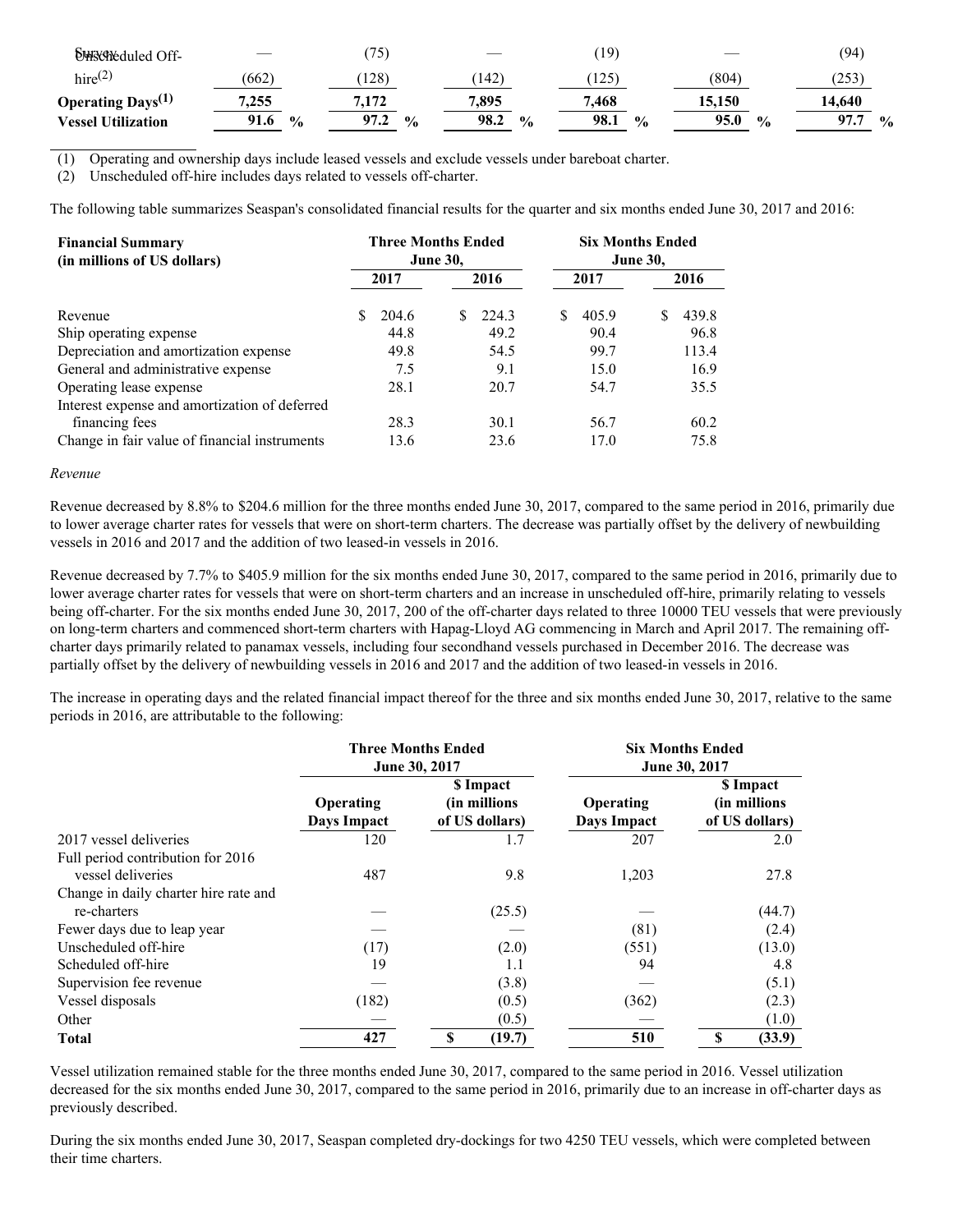## *Ship Operating Expense*

Ship operating expense decreased by 9.0% to \$44.8 million and by 6.6% to \$90.4 million for the three and six months ended June 30, 2017, respectively, compared to the same periods in 2016, primarily due to cost savings initiatives. These decreases were achieved while the ownership days increased by 5.6% and 6.5% for the three and six months ended June 30, 2017. As a result, ship operating expense per ownership day declined by 13.8% and 12.3% for the three and six months ended June 30, 2017, compared to the same periods in 2016.

### *Depreciation and Amortization Expense*

Depreciation and amortization expense decreased by 8.7% to \$49.8 million and by 12.0% to \$99.7 million for the three and six months ended June 30, 2017, respectively, compared to the same periods in 2016, primarily due to lower depreciation on 16 vessels that were impaired as of December 31, 2016.

### *General and Administrative Expense*

General and administrative expense decreased by 17.4% to \$7.5 million and 11.2% to \$15.0 million for the three and six months ended June 30, 2017, respectively, compared to the same periods in 2016, primarily due to higher professional fees and other expenses incurred in 2016, partially offset by an increase in non-cash stock-based compensation expense related to grants of restricted and performance stock units in 2016.

### *Operating Lease Expense*

Operating lease expense increased to \$28.1 million and \$54.7 million for the three and six months ended June 30, 2017, respectively, from \$20.7 million and \$35.5 million for the same periods in 2016. The increase was primarily due to the delivery of two vessels in 2016 and one vessel in 2017 that were financed through sale-leaseback transactions and two operating leases entered into in 2016. For the six months ended June 30, 2017, the increase was also due to the delivery of one 10000 TEU vessel financed through a sale-leaseback transaction in the first quarter of 2016.

## *Interest Expense and Amortization of Deferred Financing Fees*

The following table summarizes Seaspan's borrowings:

| (in millions of US dollars)                                                                               | As at June 30, |         |  |              |  |  |
|-----------------------------------------------------------------------------------------------------------|----------------|---------|--|--------------|--|--|
|                                                                                                           |                | 2017    |  | 2016         |  |  |
| Long-term debt, excluding deferred financing fees<br>Long-term obligations under capital lease, excluding | S              | 2,675.9 |  | 3,316.6<br>S |  |  |
| deferred financing fees                                                                                   |                | 485.9   |  | 411.7        |  |  |
| Total borrowings                                                                                          |                | 3,161.8 |  | 3,728.3      |  |  |
| Less: Vessels under construction                                                                          |                | (278.2) |  | (289.8)      |  |  |
| Operating borrowings                                                                                      |                | 2,883.6 |  | 3,438.5      |  |  |

Interest expense and amortization of deferred financing fees decreased by \$1.8 million and \$3.5 million to \$28.3 million and \$56.7 million for the three and six months ended June 30, 2017, respectively, compared to the same periods in 2016, primarily due to repayments made on existing operating borrowings in 2016 and 2017, partially offset by an increase in LIBOR.

#### *Change in Fair Value of Financial Instruments*

The change in fair value of financial instruments resulted in losses of \$13.6 million and \$17.0 million for the three and six months ended June 30, 2017, respectively, which losses were primarily due to the impact of swap settlements, partially offset by an increase in the forward LIBOR curve.

## **About Seaspan**

Seaspan provides many of the world's major shipping lines with creative outsourcing alternatives to vessel ownership by offering long-term leases on large, modern containerships combined with industry-leading ship management services. Seaspan's managed fleet consists of 114 containerships representing a total capacity of over 915,000 TEU, including nine newbuilding containerships on order scheduled for delivery to Seaspan and third parties by the end of 2018. Seaspan's current operating fleet of 89 vessels has an average age of approximately six years and an average remaining lease period of approximately four years, on a TEU-weighted basis.

Seaspan has the following securities listed on The New York Stock Exchange:

| Symbol     | Description               |
|------------|---------------------------|
| <b>SSW</b> | Class A common shares     |
| SSW PR D   | Series D preferred shares |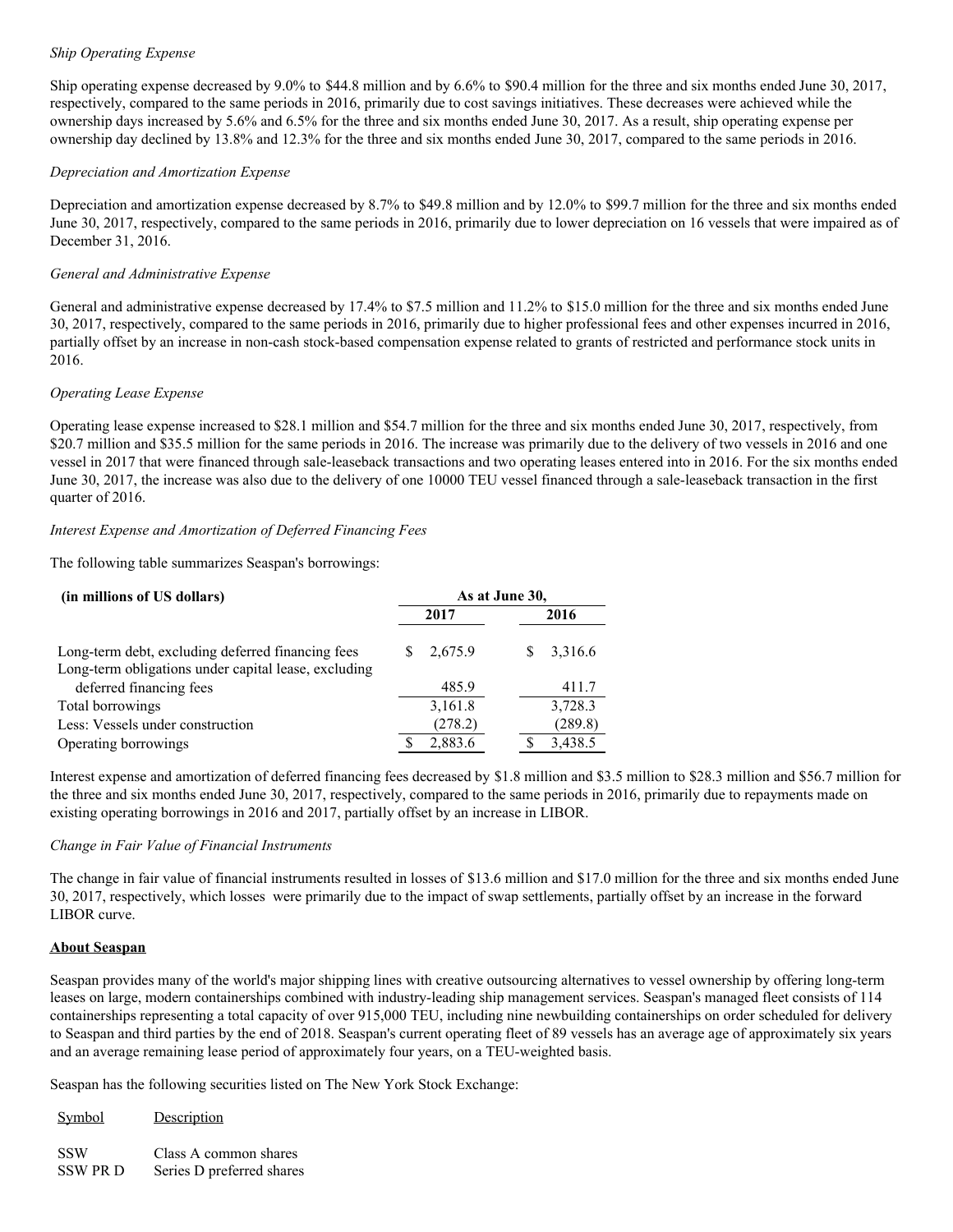SSW PR E SSW PR G SSW PR H Series E preferred shares Series G preferred shares Series H preferred shares<br>6.375% senior unsecured notes due 2019

#### **Conference Call and Webcast**

Seaspan will host a conference call and webcast presentation for investors and analysts to discuss its results for the three and six months ended June 30, 2017 on August 1, 2017 at 5:30 a.m. PT / 8:30 a.m. ET. Participants should call 1-877-246-9875 (US/Canada) or 1-707-287- 9353 (International) and request the Seaspan call. A telephonic replay will be available for anyone unable to participate in the live call. To access the replay, call 1-855-859-2056 or 1-404-537-3406 and enter the replay passcode 62493328. The recording will be available from August 1, 2017 at 8:30 a.m. PT / 11:30 a.m. ET through 8:30 p.m. PT / 11:30 p.m. ET on August 15, 2017. The conference call will also be broadcast live over the Internet and will include a slide presentation. To access the live webcast of the conference call, go to [www.seaspancorp.com](http://www.seaspancorp.com/) and click on "News & Events" then "Events & Presentations" for the link. The webcast will be archived on the site for one year.

### **SEASPAN CORPORATION UNAUDITED CONSOLIDATED BALANCE SHEET AS OF JUNE 30, 2017 (IN THOUSANDS OF US DOLLARS)**

|                                                              |              | June 30, 2017 | December 31, 2016 |
|--------------------------------------------------------------|--------------|---------------|-------------------|
| Assets                                                       |              |               |                   |
| Current assets:                                              |              |               |                   |
| Cash and cash equivalents                                    | \$           | 305,592       | \$<br>367,901     |
| Short-term investments                                       |              | 103           | 411               |
| Accounts receivable                                          |              | 18,938        | 30,793            |
| Loans to affiliate                                           |              | 36,100        | 62,414            |
| Prepaid expenses and other                                   |              | 41,375        | 37,252            |
| Fair value of financial instruments                          |              |               | 11,338            |
|                                                              |              | 402,108       | 510,109           |
| Vessels                                                      |              | 4,499,228     | 4,577,667         |
| Vessels under construction                                   |              | 278,186       | 306,182           |
| Deferred charges                                             |              | 65,345        | 68,099            |
| Goodwill                                                     |              | 75,321        | 75,321            |
| Other assets                                                 |              | 137,614       | 120,451           |
|                                                              | $\mathbb{S}$ | 5,457,802     | \$<br>5,657,829   |
| Liabilities and Shareholders' Equity<br>Current liabilities: |              |               |                   |
| Accounts payable and accrued liabilities                     | \$           | 53,783        | \$<br>62,157      |
| Current portion of deferred revenue                          |              | 15,611        | 28,179            |
| Current portion of long-term debt                            |              | 350,472       | 314,817           |
| Current portion of long-term obligations under capital lease |              | 30,443        | 27,824            |
| Current portion of other long-term liabilities               |              | 23,648        | 21,115            |
| Fair value of financial instruments                          |              | 4,707         | 30,752            |
|                                                              |              | 478,664       | 484,844           |
| Deferred revenue                                             |              | 1,040         | 1,528             |
| Long-term debt                                               |              | 2,309,344     | 2,569,697         |
| Long-term obligations under capital lease                    |              | 445,107       | 459,395           |
| Other long-term liabilities                                  |              | 213,336       | 195,104           |
| Fair value of financial instruments                          |              | 200,560       | 200,012           |
|                                                              |              | 3,648,051     | 3,910,580         |
| Shareholders' equity:                                        |              |               |                   |
| Share capital                                                |              | 1,507         | 1,385             |
| Treasury shares                                              |              | (377)         | (367)             |
| Additional paid in capital                                   |              | 2,658,389     | 2,580,274         |
| Deficit                                                      |              | (825,359)     | (807, 496)        |
| Accumulated other comprehensive loss                         |              | (24, 409)     | (26, 547)         |
|                                                              |              | 1,809,751     | 1,747,249         |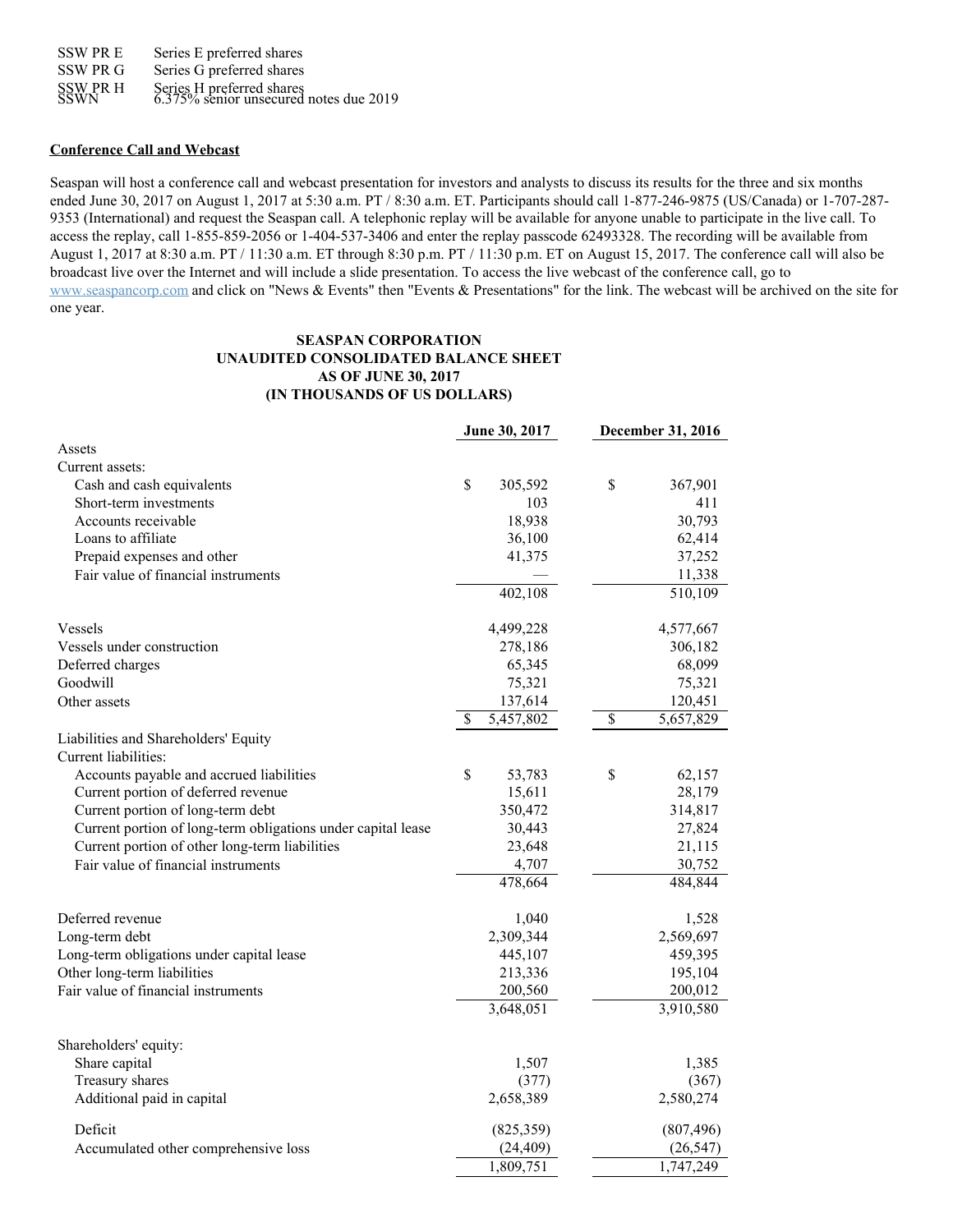| $\epsilon$ <i>AFFLOOD</i> | $\epsilon$ can one |
|---------------------------|--------------------|
| 2.427.00Z                 | 3.037.825          |

## **SEASPAN CORPORATION UNAUDITED CONSOLIDATED STATEMENTS OF OPERATIONS AND DEFICIT FOR THE THREE AND SIX MONTHS ENDED JUNE 30, 2017 AND 2016 (IN THOUSANDS OF US DOLLARS, EXCEPT SHARE AND PER SHARE AMOUNTS)**

|                                               | <b>Three Months Ended</b><br><b>Six Months Ended</b><br>June 30,<br><b>June 30,</b> |                           |            |                  |    |            |
|-----------------------------------------------|-------------------------------------------------------------------------------------|---------------------------|------------|------------------|----|------------|
|                                               | 2017                                                                                |                           | 2016       | 2017             |    | 2016       |
| Revenue                                       | \$<br>204,609                                                                       | \$                        | 224,314    | \$<br>405,930    | \$ | 439,837    |
| Operating expenses:                           |                                                                                     |                           |            |                  |    |            |
| Ship operating                                | 44,823                                                                              |                           | 49,233     | 90,430           |    | 96,840     |
| Cost of services, supervision fees            |                                                                                     |                           | 3,900      |                  |    | 5,200      |
| Depreciation and amortization                 | 49,798                                                                              |                           | 54,515     | 99,744           |    | 113,352    |
| General and administrative                    | 7,486                                                                               |                           | 9,064      | 14,975           |    | 16,857     |
| Operating leases                              | 28,148                                                                              |                           | 20,662     | 54,658           |    | 35,513     |
| Expenses related to customer bankruptcy       |                                                                                     |                           |            | 1,013            |    |            |
|                                               | 130,255                                                                             |                           | 137,374    | 260,820          |    | 267,762    |
| Operating earnings                            | 74,354                                                                              |                           | 86,940     | 145,110          |    | 172,075    |
| Other expenses (income):                      |                                                                                     |                           |            |                  |    |            |
| Interest expense and amortization of deferred |                                                                                     |                           |            |                  |    |            |
| financing fees                                | 28,261                                                                              |                           | 30,095     | 56,729           |    | 60,238     |
| Interest income                               | (1,193)                                                                             |                           | (2,768)    | (2,365)          |    | (5,845)    |
| Undrawn credit facility fees                  | 635                                                                                 |                           | 741        | 1,265            |    | 1,153      |
| Refinancing expenses                          |                                                                                     |                           | 772        |                  |    | 772        |
| Change in fair value of financial instruments | 13,610                                                                              |                           | 23,614     | 17,027           |    | 75,765     |
| Equity income on investment                   | (1,642)                                                                             |                           | (2,168)    | (2,529)          |    | (3,968)    |
| Other expenses                                | 6,399                                                                               |                           | 229        | 6,676            |    | 407        |
|                                               | 46,070                                                                              |                           | 50,515     | 76,803           |    | 128,522    |
| Net earnings                                  | \$<br>28,284                                                                        | \$                        | 36,425     | \$<br>68,307     | \$ | 43,553     |
| Deficit, beginning of period                  | (823, 690)                                                                          |                           | (503, 690) | (807, 496)       |    | (460, 425) |
| Dividends - common shares                     | (13,698)                                                                            |                           | (36,875)   | (53, 393)        |    | (73, 755)  |
| Dividends - preferred shares                  | (16, 103)                                                                           |                           | (16,999)   | (32, 208)        |    | (30, 153)  |
| Other                                         | (152)                                                                               |                           | (265)      | (569)            |    | (624)      |
| Deficit, end of period                        | \$<br>(825, 359)                                                                    | $\boldsymbol{\mathsf{S}}$ | (521, 404) | \$<br>(825, 359) | \$ | (521, 404) |
| Weighted average number of shares, basic      | 113,963                                                                             |                           | 101,480    | 110,362          |    | 99,616     |
| Weighted average number of shares, diluted    | 113,980                                                                             |                           | 101,616    | 110,406          |    | 99,702     |
| Earnings per share, basic and diluted         | \$<br>0.11                                                                          | \$                        | 0.23       | \$<br>0.33       | \$ | 0.17       |

## **SEASPAN CORPORATION UNAUDITED CONSOLIDATED STATEMENTS OF COMPREHENSIVE INCOME FOR THE THREE AND SIX MONTHS ENDED JUNE 30, 2017 AND 2016 (IN THOUSANDS OF US DOLLARS)**

|                                                                                       | <b>Three Months Ended</b><br><b>June 30,</b> |               | <b>Six Months Ended</b><br><b>June 30,</b> |             |  |
|---------------------------------------------------------------------------------------|----------------------------------------------|---------------|--------------------------------------------|-------------|--|
|                                                                                       | 2017                                         | 2016          | 2017                                       | 2016        |  |
| Net earnings                                                                          | 28,284<br>S                                  | 36,425<br>SS. | \$<br>68,307                               | 43,553<br>S |  |
| Other comprehensive income:<br>Amounts reclassified to net earnings during the period |                                              |               |                                            |             |  |
| relating to cash flow hedging instruments                                             | 662                                          | 1,047         | 2,138                                      | 2,108       |  |
|                                                                                       | 28,946<br>S                                  | 37,472<br>S   | 70,445<br>S                                | 45,661      |  |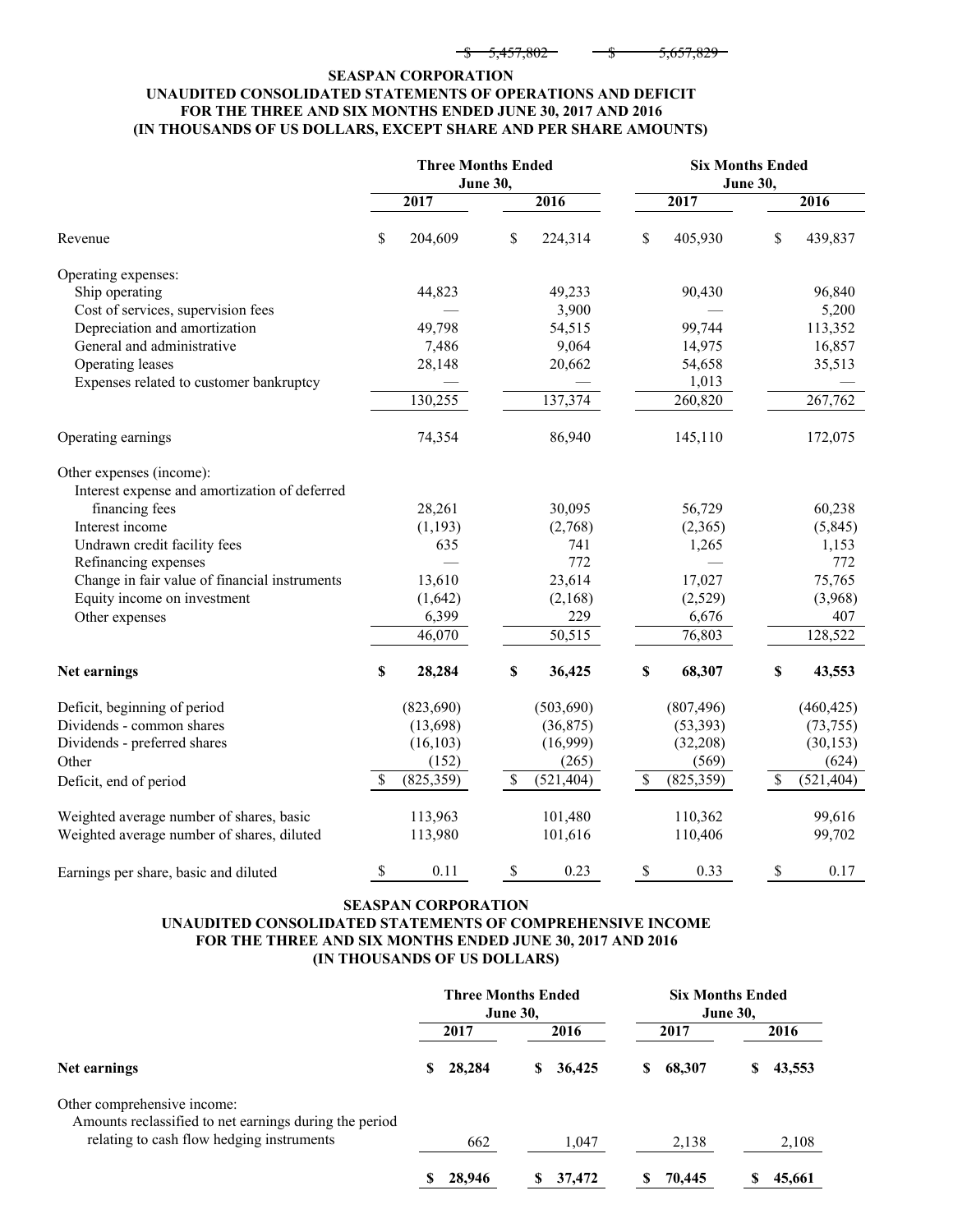## **SEASPAN CORPORATION UNAUDITED CONSOLIDATED STATEMENTS OF CASH FLOWS FOR THE THREE AND SIX MONTHS ENDED JUNE 30, 2017 AND 2016 (IN THOUSANDS OF US DOLLARS)**

|                                                    |              | <b>Three Months Ended</b> | <b>Six Months Ended</b> |               |  |  |
|----------------------------------------------------|--------------|---------------------------|-------------------------|---------------|--|--|
|                                                    |              | June 30,                  |                         | June 30,      |  |  |
|                                                    | 2017         | 2016                      | 2017                    | 2016          |  |  |
| Cash from (used in):                               |              |                           |                         |               |  |  |
| Operating activities:                              |              |                           |                         |               |  |  |
| Net earnings                                       | \$<br>28,284 | \$<br>36,425              | \$<br>68,307            | \$<br>43,553  |  |  |
| Items not involving cash:                          |              |                           |                         |               |  |  |
| Depreciation and amortization                      | 49,798       | 54,515                    | 99,744                  | 113,352       |  |  |
| Share-based compensation                           | 1,989        | 1,472                     | 3,870                   | 2,418         |  |  |
| Amortization of deferred financing fees            | 3,185        | 3,055                     | 6,213                   | 6,366         |  |  |
| Amounts reclassified from other comprehensive loss |              |                           |                         |               |  |  |
| to interest expense                                | 401          | 784                       | 1,680                   | 1,595         |  |  |
| Unrealized change in fair value of financial       |              |                           |                         |               |  |  |
| instruments                                        | (1,037)      | 1,491                     | (13, 185)               | 30,350        |  |  |
| Equity income on investment                        | (1,642)      | (2,168)                   | (2,529)                 | (3,968)       |  |  |
| Refinancing expenses                               |              | 772                       |                         | 772           |  |  |
| Operating leases                                   | (5,500)      | (4, 450)                  | (10,767)                | (8,316)       |  |  |
| Other                                              | 6,389        | 20                        | 6,467                   | 44            |  |  |
| Changes in assets and liabilities                  | (19, 568)    | (4,232)                   | (20, 583)               | (20, 580)     |  |  |
| Cash from operating activities                     | 62,299       | 87,684                    | 139,217                 | 165,586       |  |  |
|                                                    |              |                           |                         |               |  |  |
| Financing activities:                              |              |                           |                         |               |  |  |
| Common shares issued, net of issuance costs        | 33,362       | 96,034                    | 57,266                  | 96,034        |  |  |
| Preferred shares issued, net of issuance costs     |              | 247,663                   |                         | 247,663       |  |  |
| Draws on credit facilities                         |              | 80,485                    |                         | 220,485       |  |  |
| Repayment of credit facilities                     | (75, 627)    | (200, 596)                | (171, 157)              | (291, 116)    |  |  |
| Draws on long-term obligations under capital lease |              | 81,150                    |                         | 81,150        |  |  |
| Repayment of long-term obligations under           |              |                           |                         |               |  |  |
| capital lease                                      | (6,508)      | (6,142)                   | (12, 873)               | (12, 183)     |  |  |
| Common shares repurchased, including               |              |                           |                         |               |  |  |
| related expenses                                   |              |                           |                         | (8,269)       |  |  |
| Preferred shares redeemed, including               |              |                           |                         |               |  |  |
| related expenses                                   |              | (333,061)                 |                         | (333,061)     |  |  |
| Senior unsecured notes repurchased, including      |              |                           |                         |               |  |  |
| related expenses                                   | (2,665)      |                           | (3,122)                 |               |  |  |
| Financing fees                                     | (2,314)      | (9, 408)                  | (2,314)                 | (11,018)      |  |  |
| Dividends on common shares                         | (6, 433)     | (35, 493)                 | (45,711)                | (71,063)      |  |  |
| Dividends on preferred shares                      | (16, 103)    | (16,999)                  | (32,208)                | (30, 153)     |  |  |
| Net proceeds from sale-leaseback of vessels        | 90,753       | 144,000                   | 90,753                  | 254,000       |  |  |
| Cash from (used in) financing activities           | 14,465       | 47,633                    | (119,366)               | 142,469       |  |  |
|                                                    |              |                           |                         |               |  |  |
| Investing activities:                              |              |                           |                         |               |  |  |
| Expenditures for vessels                           | (84, 453)    | (98, 112)                 | (96, 361)               | (215, 536)    |  |  |
| Short-term investments                             |              | (4)                       | 308                     | 1,050         |  |  |
| Restricted cash                                    | 408          | (201)                     | (5,799)                 | (201)         |  |  |
| Loans to affiliate                                 | (790)        | (2,670)                   | (1, 585)                | (16,220)      |  |  |
| Repayment of loans to affiliate                    | 18,068       | 54,306                    | 21,233                  | 54,306        |  |  |
| Other assets                                       | (53)         | (230)                     | 44                      | (317)         |  |  |
|                                                    |              |                           |                         |               |  |  |
| Cash used in investing activities                  | (66, 820)    | (46, 911)                 | (82,160)                | (176,918)     |  |  |
|                                                    |              |                           |                         |               |  |  |
| Increase (decrease) in cash and cash equivalents   | 9,944        | 88,406                    | (62, 309)               | 131,137       |  |  |
| Cash and cash equivalents, beginning of period     | 295,648      | 258,251                   | 367,901                 | 215,520       |  |  |
| Cash and cash equivalents, end of period           | S<br>305,592 | \$<br>346,657             | \$<br>305,592           | \$<br>346,657 |  |  |

## **SEASPAN CORPORATION RECONCILIATION OF NON-GAAP FINANCIAL MEASURES FOR THE THREE AND SIX MONTHS ENDED JUNE 30, 2017 AND 2016**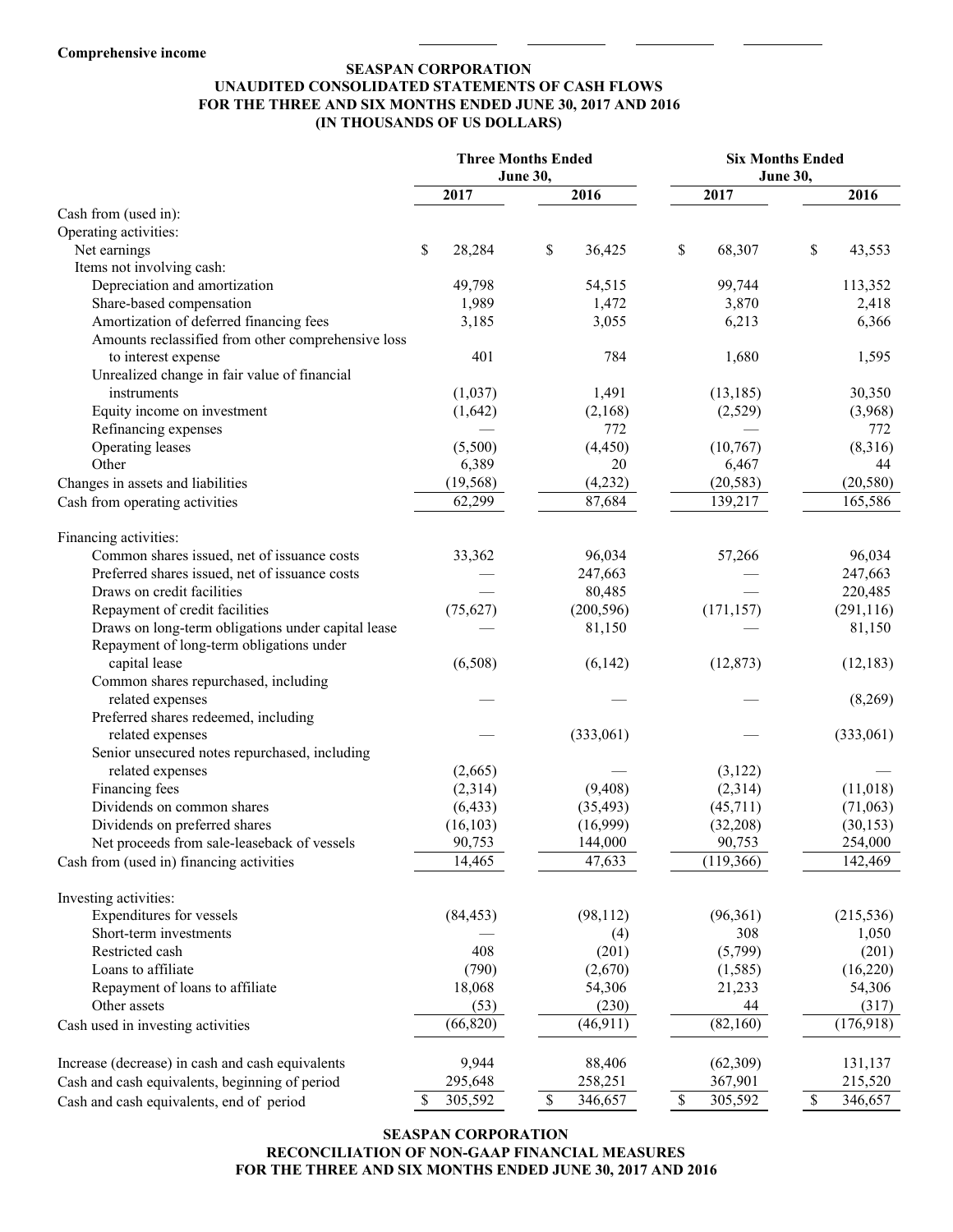#### **(IN THOUSANDS OF US DOLLARS)**

#### **Description of Non-GAAP Financial Measures**

#### **A. Cash Available for Distribution to Common Shareholders**

Cash available for distribution to common shareholders is defined as net earnings adjusted for depreciation and amortization, interest expense and amortization of deferred financing fees, refinancing expenses, share-based compensation, change in fair value of financial instruments, bareboat charter adjustment, gain on sale, expenses related to customer bankruptcy, termination fee, amortization of deferred gain, dry-dock reserve adjustment, cash dividends paid on preferred shares, interest expense at the hedged rate and certain other items that Seaspan believes are not representative of its operating performance.

Cash available for distribution to common shareholders is a non-GAAP measure used to assist in evaluating Seaspan's ability to make quarterly cash dividends before reserves for replacement capital expenditures. Cash available for distribution to common shareholders is not defined by GAAP and should not be considered as an alternative to net earnings or any other indicator of Seaspan's performance required to be reported by GAAP. In addition, this measure may not be comparable to similar measures presented by other companies.

|                                                                                          | <b>Three Months Ended</b><br><b>June 30,</b> |                      | <b>Six Months Ended</b><br><b>June 30,</b> |                     |  |
|------------------------------------------------------------------------------------------|----------------------------------------------|----------------------|--------------------------------------------|---------------------|--|
|                                                                                          | 2017                                         | 2016                 | 2017                                       | 2016                |  |
| Net earnings<br>Add:                                                                     | \$<br>28,284                                 | \$<br>36,425         | \$<br>68,307                               | \$<br>43,553        |  |
| Depreciation and amortization<br>Interest expense and amortization of deferred financing | 49,798                                       | 54,515               | 99,744                                     | 113,352             |  |
| fees<br>Refinancing expenses                                                             | 28,261                                       | 30,095<br>772        | 56,729                                     | 60,238<br>772       |  |
| Share-based compensation<br>Change in fair value of financial instruments <sup>(1)</sup> | 1,989<br>13,695                              | 1,472<br>23,328      | 3,870<br>17,198                            | 2,418<br>75,357     |  |
| Bareboat charter adjustment, $net(2)$<br>Gain on sale $(3)$                              | 31,291                                       | 4,838<br>32,182      | 31,291                                     | 9,608<br>48,515     |  |
| Expenses related to customer bankruptcy <sup>(4)</sup>                                   |                                              |                      | 1,013                                      |                     |  |
| Termination fee $(5)$<br>Less:                                                           | 6,250                                        |                      | 6,250                                      |                     |  |
| Amortization of deferred gain <sup>(6)</sup><br>Dry-dock reserve adjustment              | (5, 148)<br>(5, 543)                         | (4, 450)<br>(5, 132) | (10,067)<br>(10, 854)                      | (8,316)<br>(10,981) |  |
| Cash dividends paid on preferred shares:<br>Series C                                     |                                              | (11, 755)            |                                            | (19,665)            |  |
| Series D<br>Series E                                                                     | (2, 475)<br>(2,769)                          | (2, 475)<br>(2,769)  | (4,950)<br>(5, 538)                        | (4,950)<br>(5,538)  |  |
| Series F<br>Series G                                                                     | (2, 432)<br>(3,997)                          |                      | (4,865)<br>(7,995)                         |                     |  |
| Series H<br>Net cash flows before interest payments<br>Less:                             | (4, 430)<br>132,774                          | 157,046              | (8, 860)<br>231,273                        | 304,363             |  |
| Interest expense at the hedged rate <sup>(7)</sup>                                       | (37,767)                                     | (45, 823)            | (75, 917)                                  | (92, 613)           |  |
| Cash available for distribution to common<br>shareholders                                | 95,007<br>\$                                 | 111,223<br>\$        | 155,356<br>\$                              | 211,750<br>S        |  |

## **SEASPAN CORPORATION RECONCILIATION OF NON-GAAP FINANCIAL MEASURES FOR THE THREE AND SIX MONTHS ENDED JUNE 30, 2017 AND 2016 (IN THOUSANDS OF US DOLLARS, EXCEPT PER SHARE DATA)**

#### **B. Normalized Net Earnings and Normalized Earnings per Share**

Normalized net earnings is defined as net earnings adjusted for interest expense, excluding amortization of deferred financing fees, refinancing expenses, expenses related to customer bankruptcy, change in fair value of financial instruments, termination fee, interest expense at the hedged rate, write-off of vessel equipment and certain other items Seaspan believes affect the comparability of operating results. Normalized net earnings is a useful measure because it excludes those items that Seaspan believes are not representative of its operating performance.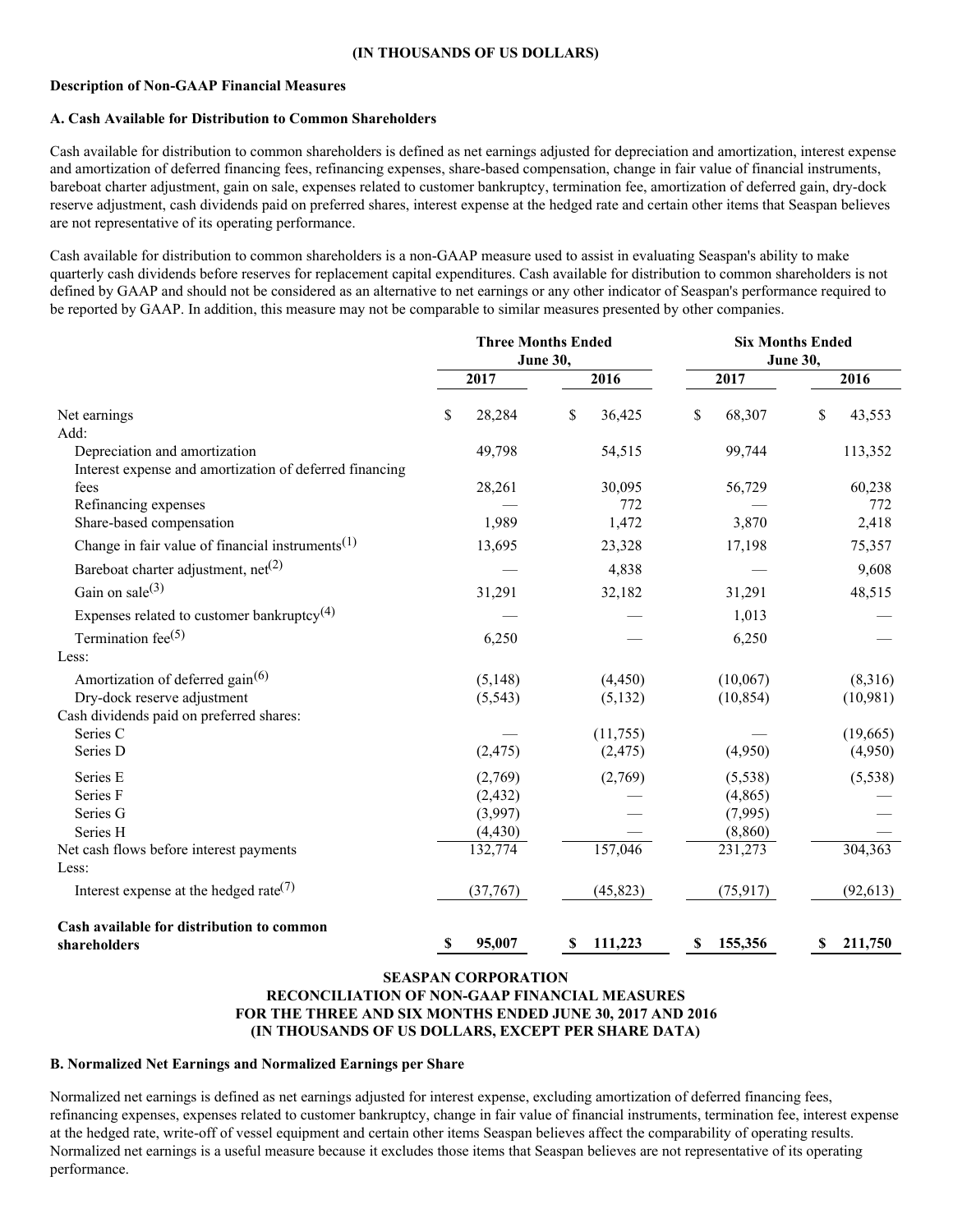Normalized net earnings and normalized earnings per share are not defined by GAAP and should not be considered as an alternative to net earnings, earnings per share or any other indicator of Seaspan's performance required to be reported by GAAP. In addition, this measure may not be comparable to similar measures presented by other companies.

|                                                                                                | <b>Three Months Ended</b><br><b>June 30,</b> |                                | <b>Six Months Ended</b><br><b>June 30,</b> |               |                           |                 |               |               |
|------------------------------------------------------------------------------------------------|----------------------------------------------|--------------------------------|--------------------------------------------|---------------|---------------------------|-----------------|---------------|---------------|
|                                                                                                |                                              | 2017                           |                                            | 2016          |                           | 2017            |               | 2016          |
| Net earnings<br>Adjust:                                                                        | \$                                           | 28,284                         | \$                                         | 36,425        | \$                        | 68,307          | \$            | 43,553        |
| Interest expense, excluding amortization of deferred<br>financing fees<br>Refinancing expenses |                                              | 25,076                         |                                            | 27,040<br>772 |                           | 50,516          |               | 53,872<br>772 |
| Expenses related to customer bankruptcy <sup>(4)</sup>                                         |                                              |                                |                                            |               |                           | 1,013           |               |               |
| Change in fair value of financial instruments <sup>(1)</sup>                                   |                                              | 13,695                         |                                            | 23,328        |                           | 17,198          |               | 75,357        |
| Termination fee $(5)$                                                                          |                                              | 6,250                          |                                            |               |                           | 6,250           |               |               |
| Interest expense at the hedged rate <sup>(7)</sup>                                             |                                              | (37,767)                       |                                            | (45, 823)     |                           | (75, 917)       |               | (92, 613)     |
| Write-off of vessel equipment <sup>(8)</sup>                                                   |                                              |                                |                                            | 2,235         |                           |                 |               | 9,040         |
| Normalized net earnings                                                                        | \$                                           | 35,538                         | \$                                         | 43,977        | \$                        | 67,367          | \$            | 89,981        |
| Less: preferred share dividends                                                                |                                              |                                |                                            |               |                           |                 |               |               |
| Series C (including amortization of issuance costs)                                            |                                              |                                |                                            | 6,394         |                           |                 |               | 14,420        |
| Series D                                                                                       |                                              | 2,475                          |                                            | 2,475         |                           | 4,950           |               | 4,950         |
| Series E                                                                                       |                                              | 2,769                          |                                            | 2,769         |                           | 5,538           |               | 5,538         |
| Series F                                                                                       |                                              | 2,432                          |                                            | 1,189         |                           | 4,865           |               | 1,189         |
| Series G                                                                                       |                                              | 3,997                          |                                            | 393           |                           | 7,995           |               | 393           |
| Series H                                                                                       |                                              | 4,430<br>16,103                |                                            | 13,220        |                           | 8,860<br>32,208 |               | 26,490        |
|                                                                                                |                                              |                                |                                            |               |                           |                 |               |               |
| Normalized net earnings attributable to common<br>shareholders                                 | S                                            | 19,435                         | $\mathbf{\$}$                              | 30,757        | <sup>\$</sup>             | 35,159          | <b>S</b>      | 63,491        |
|                                                                                                |                                              |                                |                                            |               |                           |                 |               |               |
| Weighted average number of shares used to compute<br>earnings per share                        |                                              |                                |                                            |               |                           |                 |               |               |
| Reported, basic                                                                                |                                              | 113,963                        |                                            | 101,480       |                           | 110,362         |               | 99,616        |
| Share-based compensation                                                                       |                                              | 17                             |                                            | 136           |                           | 44              |               | 87            |
| Series F convertible preferred shares                                                          |                                              |                                |                                            |               |                           |                 |               | 128           |
| Reported and normalized, diluted <sup>(9)</sup>                                                |                                              | 113,980                        |                                            | 101,616       |                           | 110,406         |               | 99,831        |
| Earnings per share:                                                                            |                                              |                                |                                            |               |                           |                 |               |               |
| Reported, basic and diluted                                                                    | \$                                           | 0.11                           | \$                                         | 0.23          | $\boldsymbol{\mathsf{S}}$ | 0.33            | \$            | 0.17          |
| Normalized, diluted <sup>(10)</sup>                                                            | $\mathbf S$                                  | 0.17                           | $\mathbf S$                                | 0.30          | $\mathbf{\hat{s}}$        | 0.32            | $\mathbf{\$}$ | 0.64          |
|                                                                                                |                                              | <b>CE LOB LNI CORROB LTION</b> |                                            |               |                           |                 |               |               |

#### **SEASPAN CORPORATION RECONCILIATION OF NON-GAAP FINANCIAL MEASURES FOR THE THREE AND SIX MONTHS ENDED JUNE 30, 2017 AND 2016 (IN THOUSANDS OF US DOLLARS)**

#### **C. Adjusted EBITDA**

Adjusted EBITDA is defined as net earnings adjusted for interest expense and amortization of deferred financing fees, interest income, undrawn credit facility fees, depreciation and amortization, refinancing expenses, share-based compensation, gain on sale, expenses related to customer bankruptcy, termination fee, amortization of deferred gain, bareboat charter adjustment, change in fair value of financial instruments and certain other items that Seaspan believes are not representative of its operating performance.

Adjusted EBITDA provides useful information to investors in assessing Seaspan's results of operations. Seaspan believes that this measure is useful in assessing performance and highlighting trends on an overall basis. Seaspan also believes that this measure can be useful in comparing its results with those of other companies, even though other companies may not calculate this measure in the same way as Seaspan. The GAAP measure most directly comparable to Adjusted EBITDA is net earnings. Adjusted EBITDA is not defined by GAAP and should not be considered as an alternative to net earnings or any other indicator of Seaspan's performance required to be reported by GAAP.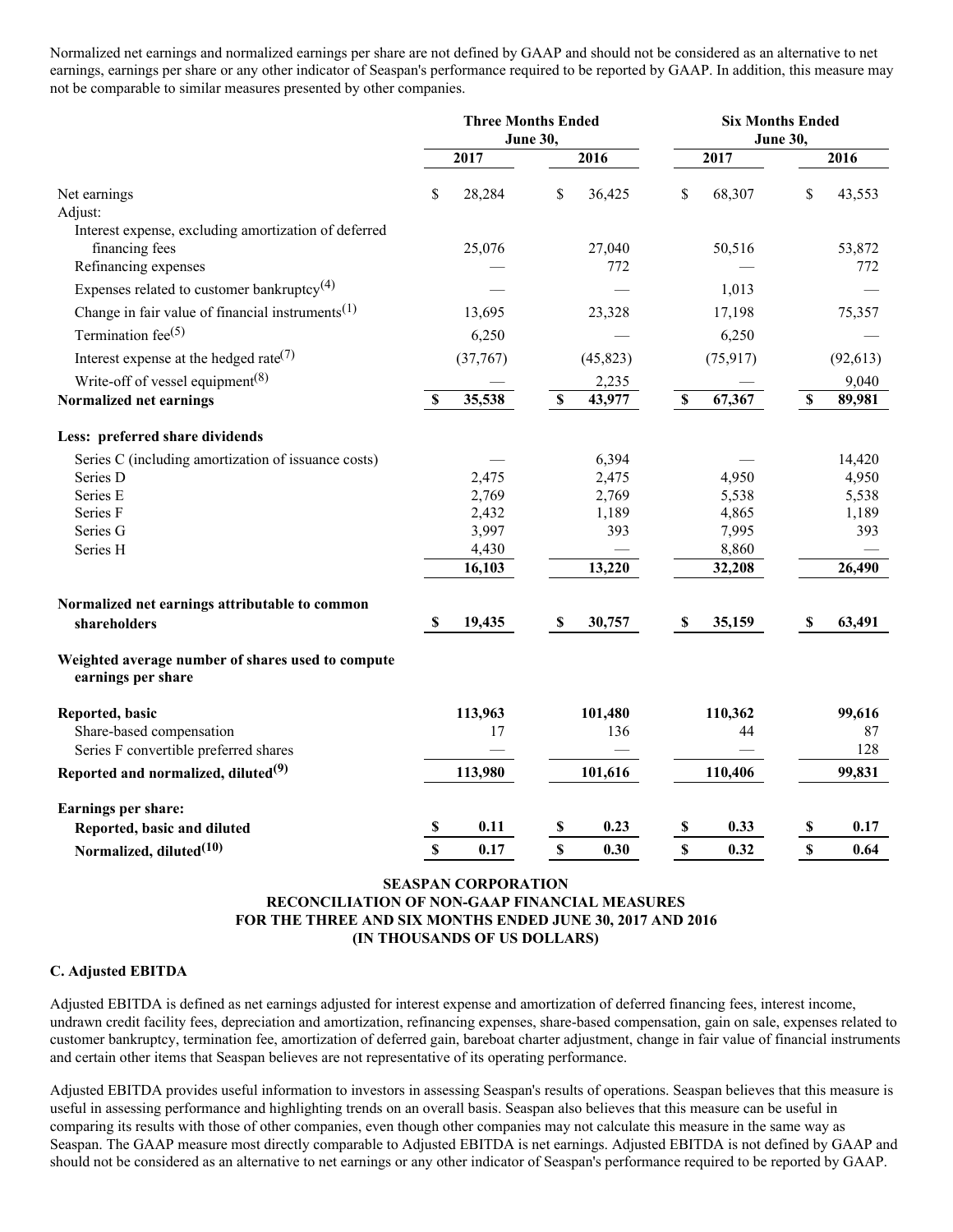|                                                              | <b>Three Months Ended</b><br><b>June 30,</b> |              | <b>Six Months Ended</b><br><b>June 30,</b> |              |  |  |
|--------------------------------------------------------------|----------------------------------------------|--------------|--------------------------------------------|--------------|--|--|
|                                                              | 2017                                         | 2016         | 2017                                       | 2016         |  |  |
| Net earnings                                                 | \$<br>28,284                                 | \$<br>36,425 | 68,307<br>\$                               | \$<br>43,553 |  |  |
| Adjust:                                                      |                                              |              |                                            |              |  |  |
| Interest expense and amortization of deferred                |                                              |              |                                            |              |  |  |
| financing fees                                               | 28,261                                       | 30,095       | 56,729                                     | 60,238       |  |  |
| Interest income                                              | (1,193)                                      | (2,768)      | (2,365)                                    | (5, 845)     |  |  |
| Undrawn credit facility fees                                 | 635                                          | 741          | 1,265                                      | 1,153        |  |  |
| Depreciation and amortization                                | 49,798                                       | 54,515       | 99,744                                     | 113,352      |  |  |
| Refinancing expenses                                         |                                              | 772          |                                            | 772          |  |  |
| Share-based compensation                                     | 1,989                                        | 1,472        | 3,870                                      | 2,418        |  |  |
| Gain on sale $(3)$                                           | 31,291                                       | 32,182       | 31,291                                     | 48,515       |  |  |
| Expenses related to customer bankruptcy <sup>(4)</sup>       |                                              |              | 1,013                                      |              |  |  |
| Termination fee $(5)$                                        | 6,250                                        |              | 6,250                                      |              |  |  |
| Amortization of deferred gain <sup>(6)</sup>                 | (5,148)                                      | (4, 450)     | (10,067)                                   | (8,316)      |  |  |
| Bareboat charter adjustment, $net(2)$                        |                                              | 4,838        |                                            | 9,608        |  |  |
| Change in fair value of financial instruments <sup>(1)</sup> | 13,695                                       | 23,328       | 17,198                                     | 75,357       |  |  |
| <b>Adjusted EBITDA</b>                                       | 153,862                                      | 177,150<br>S | 273,235<br>S                               | 340,805      |  |  |

## **Notes to Non-GAAP Financial Measures**

(1) Change in fair value of financial instruments includes realized and unrealized losses (gains) on Seaspan's interest rate swaps, unrealized losses (gains) on Seaspan's foreign currency forward contracts and unrealized losses (gains) on interest rate swaps included in equity income on investment.

(2) In the second half of 2011, Seaspan entered into agreements to bareboat charter four 4800 TEU vessels to MSC Mediterranean Shipping Company S.A. ("MSC") for a five-year term, beginning from vessel delivery dates that occurred in 2011. Upon delivery of the vessels to MSC, the transactions were accounted for as sales-type leases. The vessels were disposed of and a gross investment in lease was recorded, which was amortized to income through revenue. The bareboat charter adjustment in the applicable non-GAAP measures is included to reverse the GAAP accounting treatment and reflect the transaction as if the vessels had not been disposed of. Therefore, the bareboat charter fees are added back and the interest income from leasing, which is recorded in revenue, is deducted resulting in a net bareboat charter adjustment. During the fourth quarter of 2016, Seaspan sold these vessels to MSC pursuant to the agreements entered into in 2011.

 $^{(3)}$  The gain on sale relates to the proceeds received in excess of vessel cost upon the sale and leaseback transaction of one 14000 TEU vessel during the three and six months ended June 30, 2017. Under this transaction, Seaspan sold the vessel to special purpose companies and is leasing the vessel back. For accounting purposes, the gain is deferred and amortized as a reduction of operating lease expense over the term of the lease.

(4) Expenses related to customer bankruptcy primarily relates to costs and expenses related to the Hanjin bankruptcy in 2016. As of September 1, 2016, after Hanjin declared bankruptcy, no revenue was recognized on the Hanjin charters.

 $(5)$  The termination fee relates to a non-cash payment in connection with the termination of the financial services agreement with SFSL, an entity controlled by former Director Graham Porter.

(6) As of June 30, 2017, 11 vessels have been sold and leased back by Seaspan. For GAAP accounting purposes, the gain on sales was deferred and is being amortized as a reduction of operating lease expense over the term of the lease.

 $(7)$  Interest expense at the hedged rate is calculated as the interest incurred on operating debt at the fixed rate on the related interest rate swaps plus the applicable margin on the related variable rate credit facilities and leases, on an accrual basis. Interest expense on fixed rate borrowings is calculated using the effective interest rate.

(8) Commencing in May 2015, Seaspan installed upgrades on certain of its vessels to enhance fuel efficiency. As a result, Seaspan incurred non-cash write-offs related to the original vessel equipment of \$2.2 million and \$9.0 million for the three and six months ended June 30, 2016, respectively. These write-offs are included in depreciation and amortization expense. The costs of the vessel upgrades are recoverable from the charterer.

(9) Seaspan's shares of common stock issuable upon conversion of its convertible Series F preferred shares are not included in the computation of diluted earnings per share because their effect is anti-dilutive for the period.